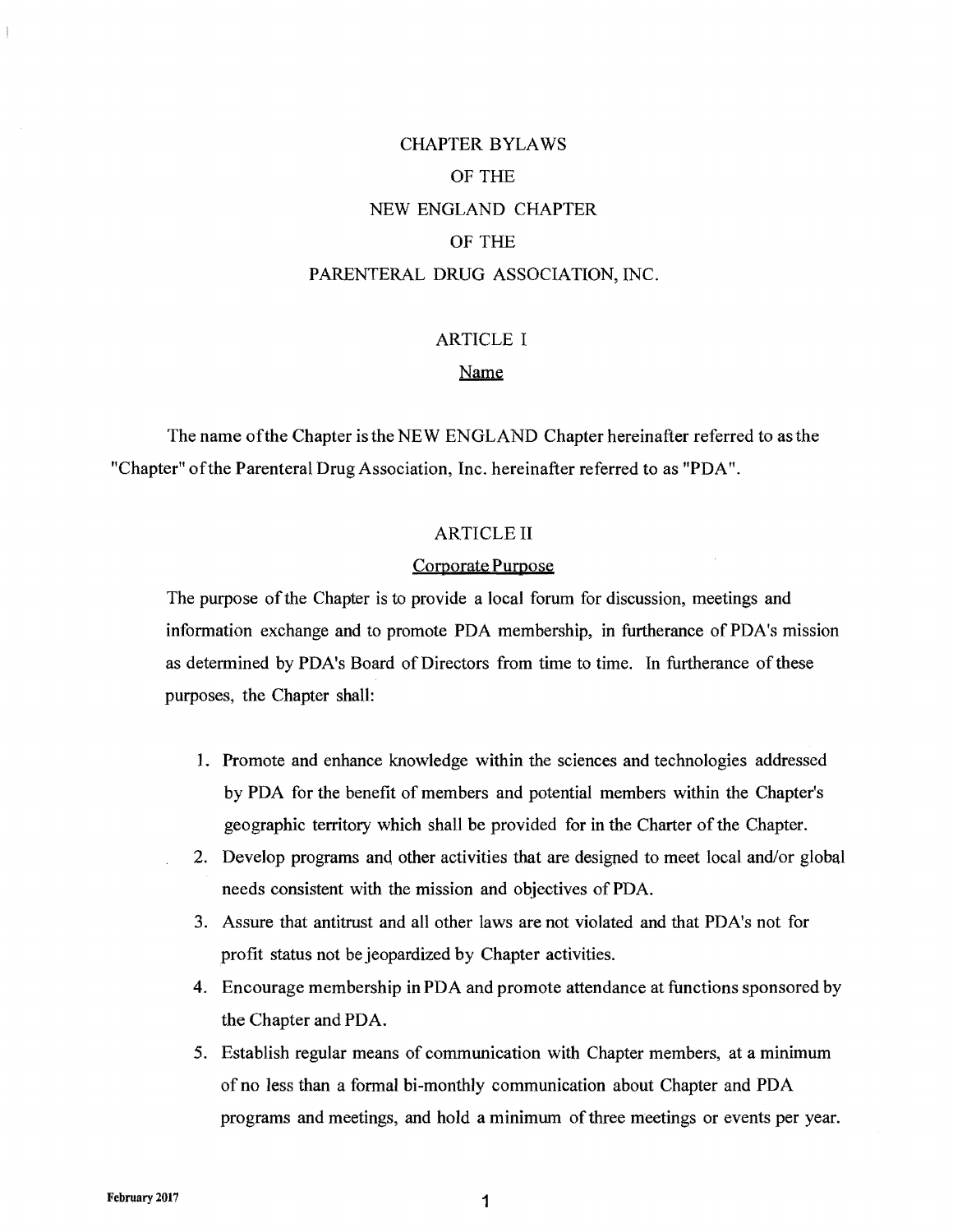6. Submit all scientific papers presented at Chapter meetings and intended for publication to PDA for consideration/inclusion in PDA proceedings and/or the PDA Journal of Pharmaceutical Science and Technology.

# ARTICLE III

# Membership

Section 1. Members. All PDA members residing in the Chapter's geographic territory shall be members of the Chapter as provided for in the Charter of the Chapter. Participation in the Chapter's activities may be open to other interested persons, but such persons shall not hold office or vote in Chapter elections.

Section 2. Membership Benefits. Membership benefits shall be those established from time to time by PDA and the Chapter Board so long as the Chapter Board does not conflict with PDA. All PDA members worldwide shall be eligible to attend all Chapter sponsored events at the PDA member rate. All pricing for Chapter activities or events shall follow PDA fee and pricing policies found in the PDA Chapter Operating Principles, which may be amended from time to time by PDA.

#### ARTICLE **IV**

# Chapter Board

Section 1. Management. The business and the affairs of the Chapter shall be directed, controlled, and managed by the Chapter Board who shall be the governing body of the Chapter.

Section 2. Duties of the Chapter Board. The Chapter Board shall manage all of the affairs, the property and funds ofthe Chapter, and shall have the duty and authority to do and perform all acts consistent with these Bylaws, the Charter, the PDA Bylaws, and any amendments thereto, and the laws ofthe geographic territory in which it is located.

Section 3. Composition, Number and Term. The Chapter Board shall consist of the Chapter officers as set forth in Article V and at least two (2) Chapter Board Members-At-Large. There shall always be at least three (3) Chapter Board Members. The term ofoffice for the Chapter Board Members shall be two (2) years, and until their successors are elected and assume office.

February 2017 2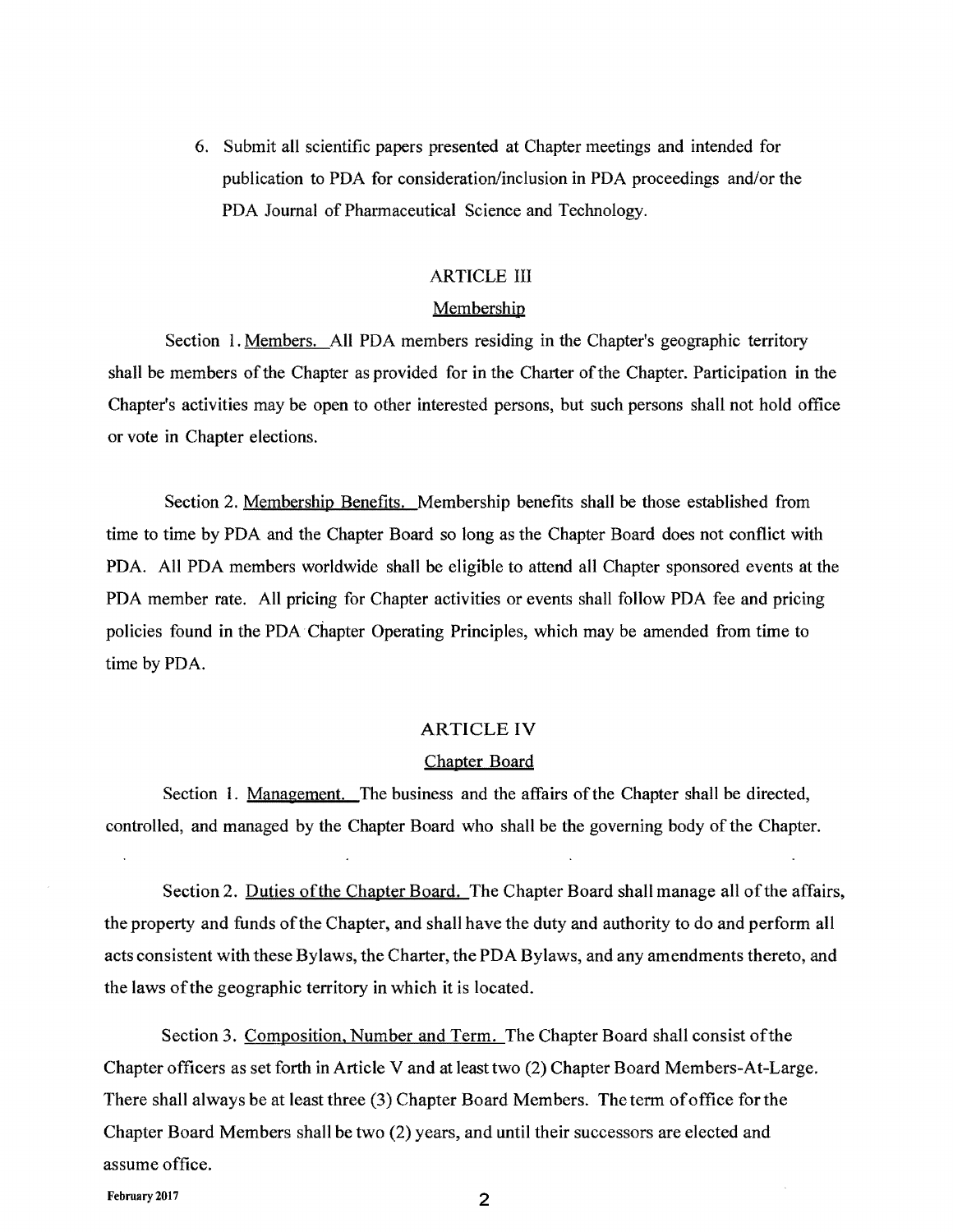Chapter Board Members may not be elected to the same office for more than two (2) successive tenns (a term being defined as two [2] years). Non-consecutive terms are allowed.

Section 4. Election of Chapter Board Members-At-Large. Chapter Board Members-At-Large shall be members of the Chapter and shall be elected at the same time and in the same manner as officers as provided for in Article V, Section 1. Members-at-Large shall assist the Chapter Officers in their duties and may take on specific roles as directed by the Chapter President. A Past President may be elected as a Member-At-Large immediately following the term as President.

Section 5. Vacancies on the Chapter Board. All vacancies on the Chapter Board shall be filled for the unexpired term by the majority vote of the entire Chapter Board. Chapter Board Members appointed to fill vacancies shall serve until their successors are duly elected and qualified.

Section 6. Meetings. The Chapter Board shall hold an annual meeting no later than November of each year to plan the budget for the coming year; to propose meetings and programs for the coming year; and, to prepare an annual report for submission to PDA. Each Chapter Board Member shall be informed of the time and place of the meeting at least thirty (30) days prior to the date set for the meeting. The Chapter Board may hold additional regular or special meetings. Special meetings ofthe Chapter Board may be called by the President or may be called at the request of not less than a majority of the Chapter Board Members. Meetings of the Chapter Board may be held in person, by teleconference and in any other manner by which all Chapter Board Members are able to hear one another and can actively participate in discussions and deliberations.

Section 7. Quorum. A majority of the Chapter Board shall constitute a quorum. In case there is no quorum present, a lesser number may adjourn from time to time until a quorum is obtained. The vote ofa majority ofthe Chapter Board Members present at any meeting at which there is a quorum shall be the act of the Chapter Board.

Section 8. Compensation. No Chapter Board Member shall be entitled to salary or compensation of any kind. However, reasonable expenses approved by the Chapter Board that are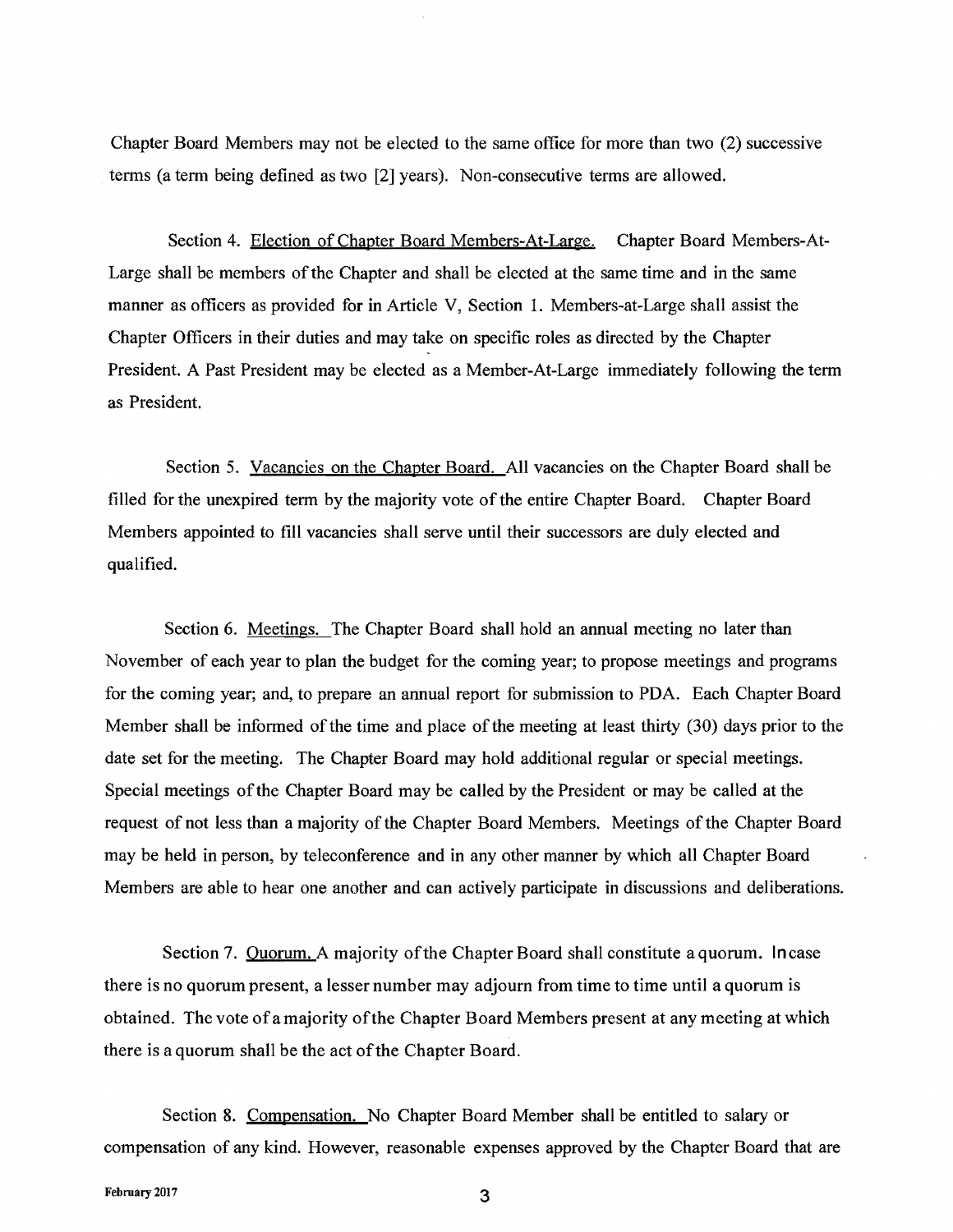Incurred by a Chapter Board Member while conducting business for the Chapter may be reimbursed by the Chapter.

# ARTICLEV

# **Officers**

Section 1. Election and Term. The initial officers shall be appointed by the PDA Board of Directors upon the suggestion of the Founding Members of the Chapter. Thereafter, the officers of the Chapter, who shall be members of the Chapter and persons of good character, not debarred by FDA or other Health Authority, shall be the President, President-Elect, Secretary, and Treasurer. The members of the Chapter shall elect a President-Elect, Secretary and a Treasurer biannually. The Secretary and Treasurer may be the same individual. The officers shall serve for two (2) year terms or until their successors are elected and qualified. The President-Elect shall become President upon completion of the President's term of service. The candidates receiving the greatest number of votes for the positions to be filled shall be certified by the President of the Chapter Board as having been elected. In the event of a tie for any position, one of the tied candidates shall be elected by vote of at least three (3) Chapter Board Officers.

Section 2. Removal. Any officer ofthe Chapter may be removed from office, with or without cause, at any time by the two-thirds (2/3) vote of the entire Chapter Board or a majority vote ofthe Chapter members.

Section 3. Vacancies. A vacancy in any office shall be filled by the majority vote of the entire Chapter Board and the appointee shall serve until his or her-successor is duly elected andqualified.

Section 4. Duties of the President. The President shall be the chief executive officer of the Chapter, and, subject to the control of the Chapter Board, shall have general supervision, direction and control of the business affairs of the Chapter and shall have other powers and duties as may be prescribed by the Chapter Board which shall not contradict the Bylaws of PDA, the PDA Chapter Financial Principles or the PDA Chapter Operating Principles, all of which may be amended from time to time by PDA, or these Bylaws or the Charter of the Chapter. The President shall preside at meetings of the Chapter Board. Acting under the direction of the Chapter Board, and on its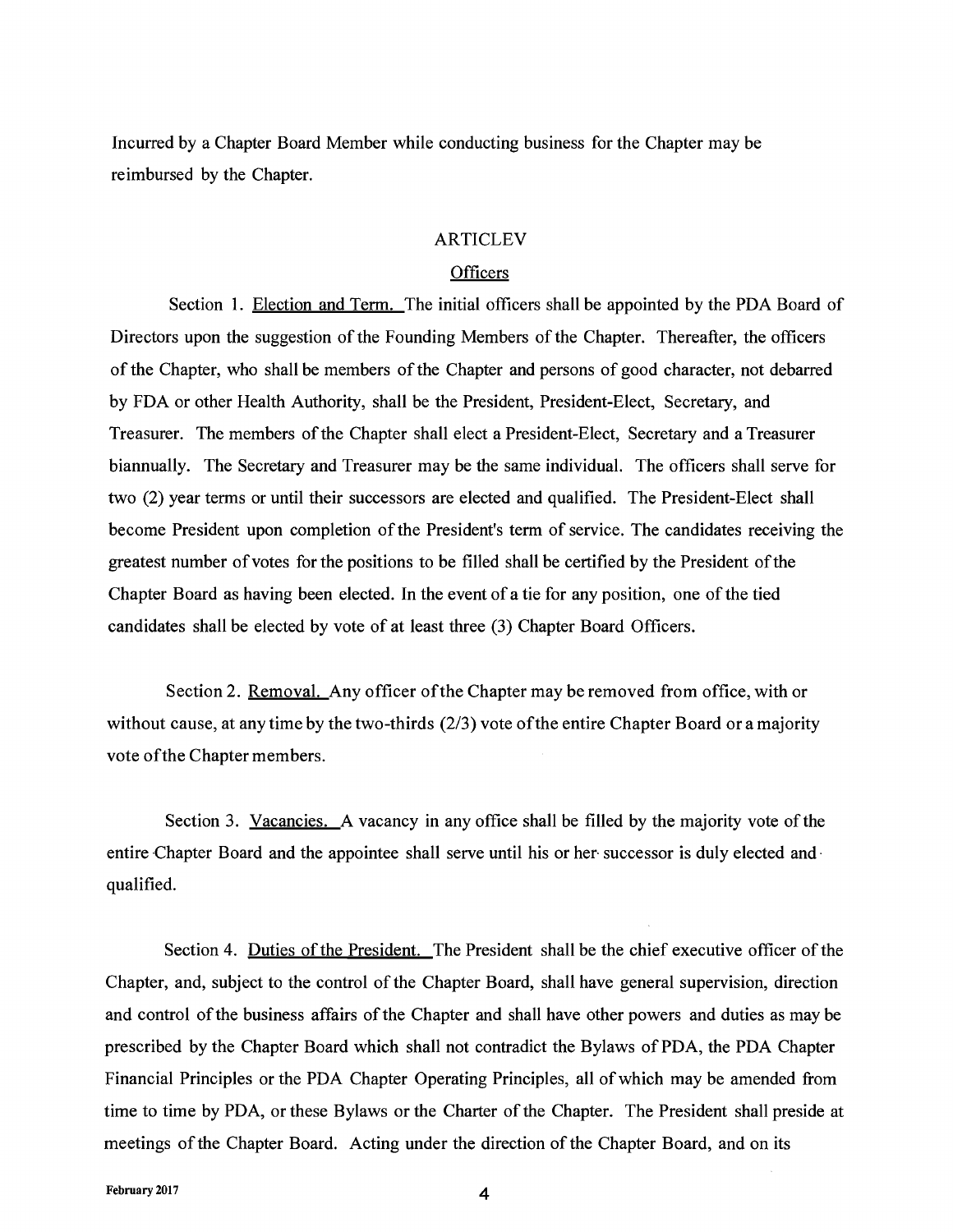behalf, the President shall perform all acts, execute and deliver all documents, make committee and chair appointments, and take all steps authorized by the Chapter Board in order to effect the actions and policies of the Chapter Board. The President shall serve as the Chapter liaison to PDA and shall be the point of communication between the Chapter and PDA.

Section 5. Duties of the President-Elect. The President-Elect shall have such powers and perform such duties as may be assigned to him or her by the Chapter Board or the President. In the absence or disability of the President, the President-Elect shall perform the duties and exercise the powers of the President. The President-Elect shall become President upon completion of his or her two (2) year term.

Section 6. Duties of the Secretary. The Secretary shall preserve the record books and the full and correct minutes of the proceedings of all meetings of the Chapter Board. The Secretary shall be custodian ofthe Charter, Bylaws, and minute books. It shall be the duty ofthe Secretary to sign and execute all corporate documents and instruments whereupon his or her signature may be lawfully required. The Secretary shall also serve all notices required by law, these Bylaws, or by resolution by the Chapter Board, and it shall be his or her duty to cause to be prepared and filed, with the appropriate bodies, official reports, returns, filings and any other documents required by law or PDA. The Secretary shall also perform other duties as may be delegated by the Chapter Board.

Section 7. Duties of the Treasurer. The Treasurer shall keep or cause to be kept, in books belonging to the. Chapter, complete and accurate accounts of all receipts and disbursements, . resources and liabilities, and shall deposit all moneys and funds and other valuable effects of the Chapter, in the name of and to the credit of the Chapter, in such depository or depositories as may be designed by the Chapter Board. The Treasurer shall disburse funds of the Chapter in payment of its obligations, taking proper vouchers and receipts for such disbursements. The Treasurer shall render to the Chapter Board at the meetings of the Chapter Board, or whenever otherwise requested, correct statements and reports showing the financial condition of the Chapter. The Treasurer may sign corporate documents and instruments of the Chapter as necessary. The Treasurer shall comply and assure that the Chapter complies with the PDA Chapter Financial Principles. The Treasurer in conjunction with the Secretary shall be responsible for timely filing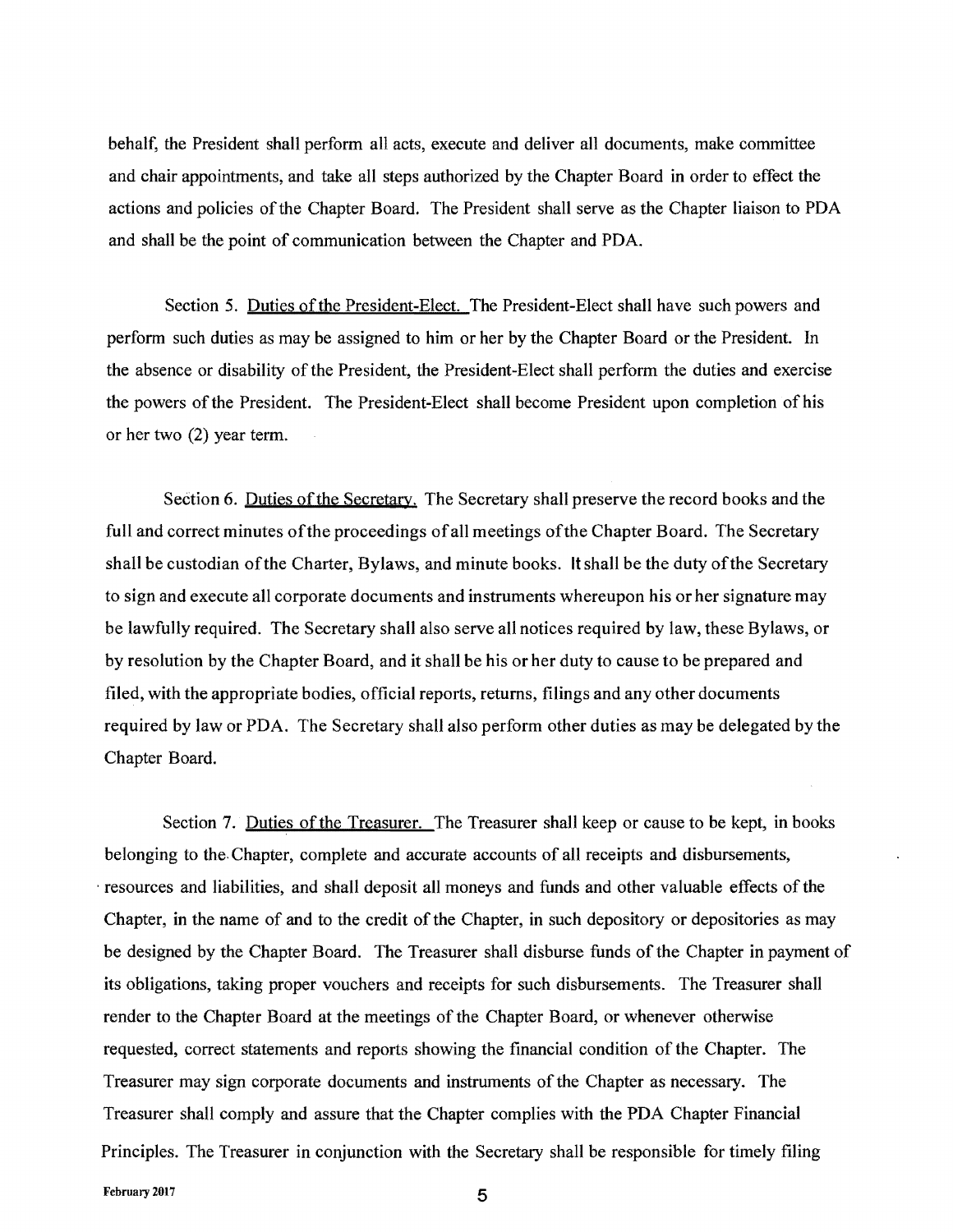oftax documents and related financial documents to PDA or governmental agencies as required.

# ARTICLE VI

# **Committees**

Section l. Committees. The Chapter Board shall have the power to designate and appoint one or more committees to carry out Chapter initiatives and activities. The committee chair appointments are made by the President of the Chapter. Committee members must be Chapter members.

Section 2. Term of Office. Each member ofa committee shall continue as such or until his or her successor is appointed, unless the committee shall be sooner terminated, or unless such member is removed from such committee, or unless such member shall cease to qualify as the member thereof.

Section 3. Removal. Any member ofacommittee may be removed at any time, with or without cause, by the two-thirds  $(2/3)$  vote of the entire Chapter Board.

Section 4. Vacancies. Vacancies in the membership of any committee may be filled by appointments made in the same manner as provided in the case of the original appointments.

#### ARTICLE VII

# Budget. Financial Status. Annual Report. All Other Reporting, Contracts, Checks. Deposits and Funds. Employees

The Chapter responsibilities and requirements for the Budget, Financial Status, Annual and All Other Reporting, Contracts, Checks, Deposits and Funds, and Employees shall be defined in the PDA Chapter Financial Principles. The Chapter shall comply with the PDA Chapter Financial Principles.